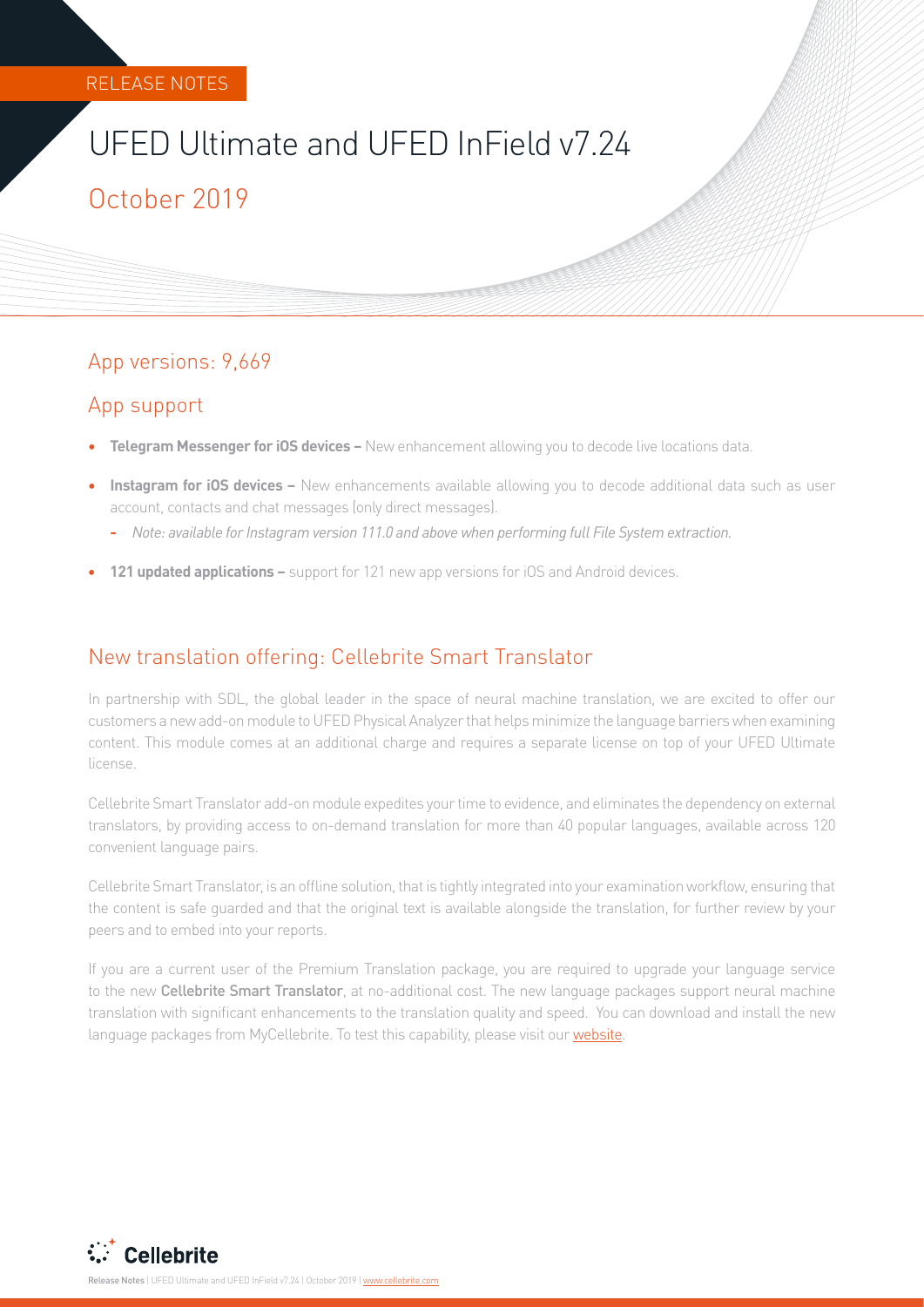#### Available languages:

| <b>To and From English</b> |                 |            |                 |            |
|----------------------------|-----------------|------------|-----------------|------------|
| Albanian                   | Danish          | Hebrew     | Maltese         | Slovenian  |
| Arabic*                    | Dari            | Hindi      | Norwegian       | Somali     |
| Armenian                   | Dutch           | Hungarian  | Pashto          | Spanish    |
| Bengali                    | <b>Estonian</b> | Indonesian | Persian (Farsi) | Swahili    |
| Bulgarian                  | Finnish         | Italian    | Polish          | Swedish    |
| Catalan                    | French          | Japanese   | Portuguese      | Thai       |
| Chinese (Simplified)       | Georgian        | Korean     | Romanian        | Turkish    |
| Chinese (Traditional)      | German          | Latvian    | Russian         | Ukrainian  |
| Croatian                   | Greek           | Lithuanian | Serbian         | Urdu       |
| Czech                      | Hausa           | Malay      | Slovakian       | Vietnamese |

\*From Arabic (informal) to English

| To and From<br>Japanese | <b>To and From</b><br>Arabic | To and From<br><b>Spanish</b> | To and From<br>Italian | <b>To and From</b><br><b>French</b> | <b>To and From</b><br>German |
|-------------------------|------------------------------|-------------------------------|------------------------|-------------------------------------|------------------------------|
| Simplified Chinese      | English                      | Arabic                        | English                | Arabic                              | English                      |
| English                 | Hebrew                       | English                       | French                 | English                             | French                       |
|                         | Spanish                      | German                        | German                 | German                              | Italian                      |
|                         | French                       | Catalan                       | Spanish                | Italian                             | Spanish                      |
|                         | Urdu                         | French                        |                        | Spanish                             |                              |
|                         | Russian                      | Italian                       |                        |                                     |                              |
|                         | Persian                      |                               |                        |                                     |                              |

## Easily review attachments in any chat conversation

In this version of UFED Physical Analyzer a new tab for file attachments, per chat conversation, has been added allowing users to easily locate and review attachments. In addition, users can filter only messages with attachments.

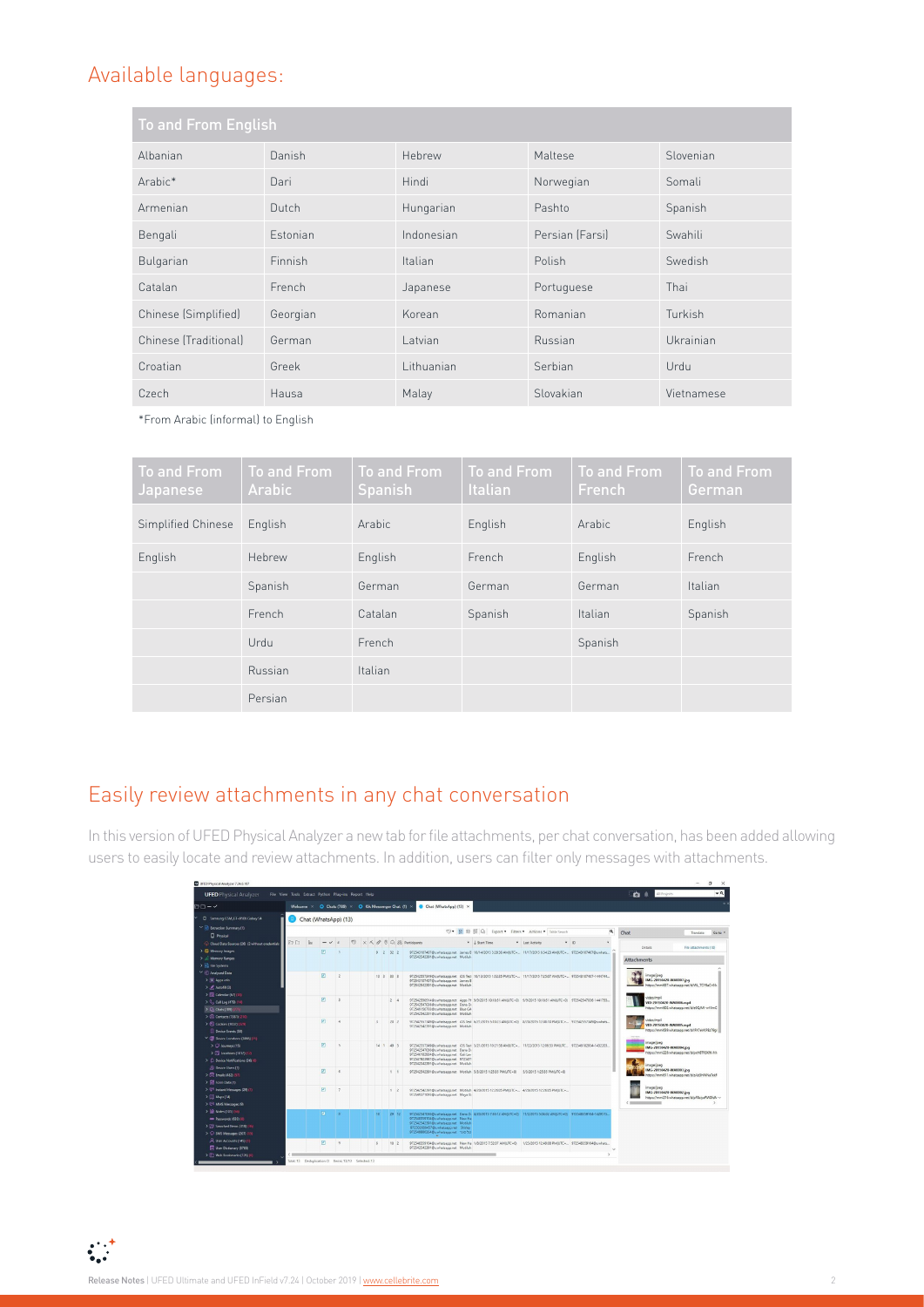

### Support for new iOS version 13

As part of a continuous effort to ensure that you have maximum access to data on Apple devices, we are excited to announce support for the latest iOS version,13.1.2. Cellebrite provides data extraction support across all UFED platforms and with UFED Physical Analyzer from devices running up to iOS version 13.1.2.

- **•** Screen cannot get blacked out during extraction Before starting the extraction, screen timeout should be changed to never/longest in order to successfully perform the extraction. It is recommended not to touch any button on the device during the extraction.
- **•** PIN code/pass-code re-entering while extracting you may be required to enter the PIN number multiple times during the extraction process.

#### Rebuild webpages from browsers cache files

Examining web-related artifacts is important for many case investigations. UFED Physical Analyzer version 7.24 now also reconstructs webpages, from cache files. Using this capability, you can view website content offline with content from the browser cache (when available).

- **•** Supported browsers for Android: Chrome and Mozila Firefox, available when performing full File System and Physical extractions.
- **•** Supported browser for iOS: Chrome, available when performing full File System extraction.

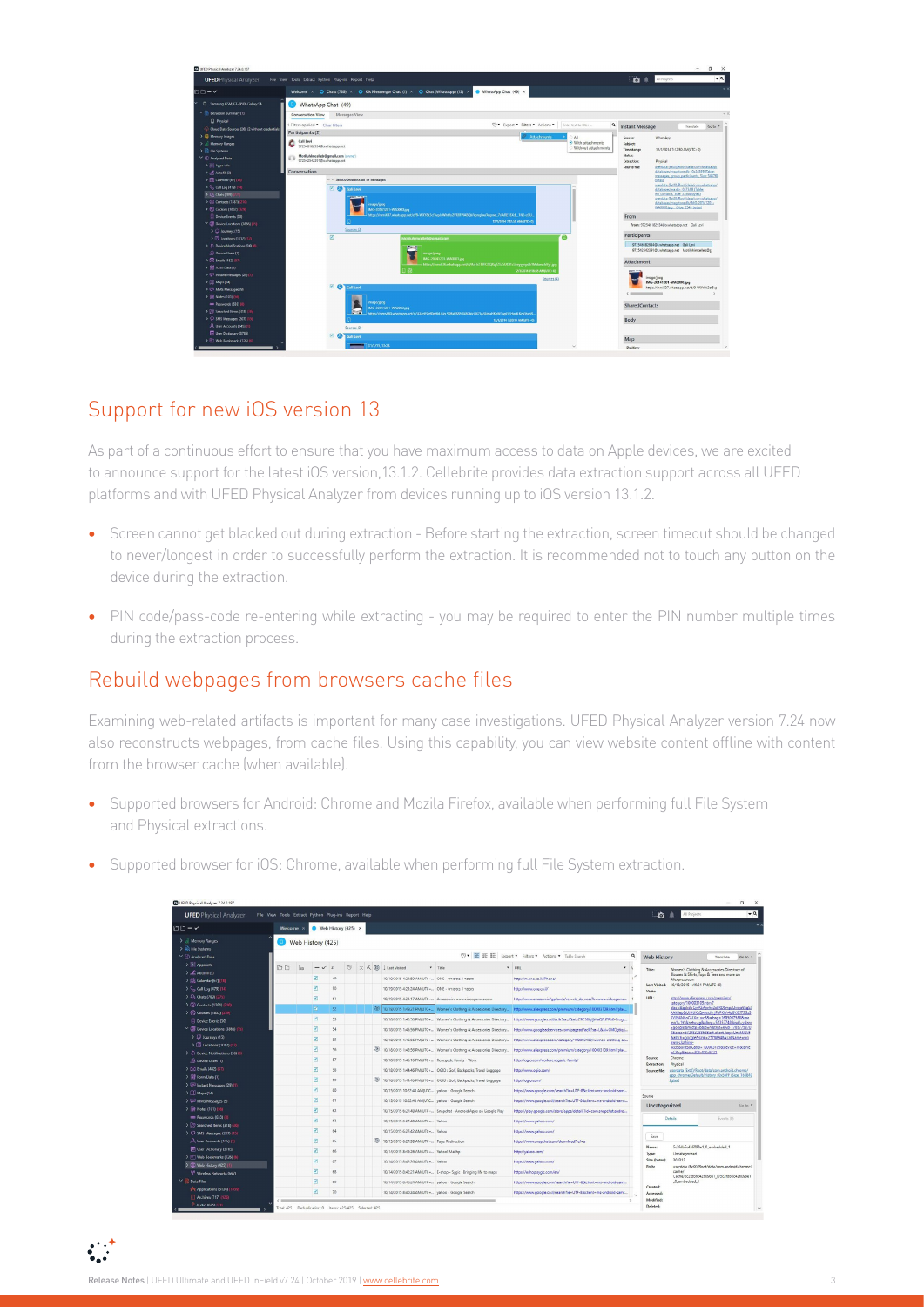#### Load session (pas files) enhancements

We have dramatically improved the time it takes to load a session file into UFED Physical Analyzer and Reader. Following initial beta testing, results indicated 5 times faster to load a session in this version compared to version 7.23.2.

#### New UFED Physical Analyzer Installation Procedure

- 1. Locate and download the version .zip folder from MyCellebrite or from within UFED Physical Analyzer.
- 2. Extract all files to the same location. Note that you will require the two .bin files to successfully run the setup.
- **3.** Run the Setup execution (lexe) file to begin installation.

## Solved Issues – UFED Physical Analyzer

- **•** Decoding of emails for iOS full File System extraction works with no errors.
- **•** The time to decode data from App Store has been improved.
- The time to decode data from the Viber app for Android devices has been improved.

#### Known Issues – UFED Physical Analyzer

- **•** The "Streamline to Analytics" function is currently not working with Analytics Desktop 8.1. It will be supported in the next Analytics Desktop release.
- **•** Rebuild cache in some cases, the HTML pages are blank (white pages).
- **•** Smart Translator new languages are supported in UFED Physical Analyzer 7.24. You can't use the new packages with an older UFED Physical Analyzer version. Installing the new languages overrides the previous ones.
- **•** There is no support for iOS native emails for iOS full File System extraction. We are working to support this.

### Known Issues – UFED and UFED InField

- **•** We recommended using Advanced Logical when extracting from Apple devices running iOS 13 and higher.
- **•** When performing a logical extraction on Apple devices running iOS 13 and higher, UFED fails to parse call logs, SMS and calendar information.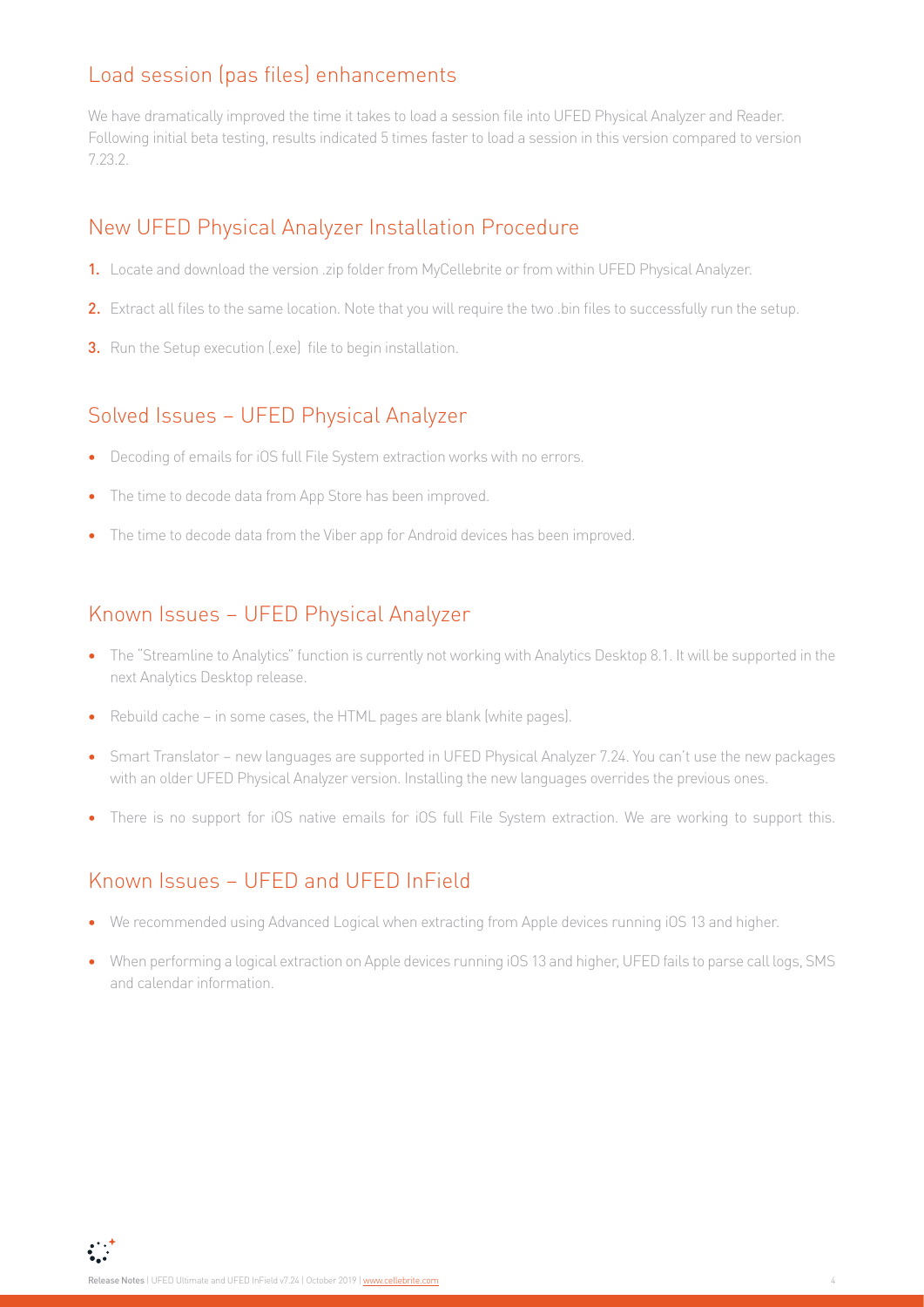# iOS: New and updated apps

| 63 updated apps        |              |
|------------------------|--------------|
| Any.DO                 | 4.33.2       |
| ASKfm                  | 4.45         |
| Chrome                 | 76.0.3809.81 |
| Ctrip                  | 7.1.0        |
| Ctrip (Chinese)        | 8.8.0        |
| Dropbox                | 154.2        |
| Facebook               | 233.0        |
| Facebook Messenger     | 227.0        |
| Firefox                | 18.1         |
| Fitbit                 | $3.3\,$      |
| Grindr                 | 5.14.1       |
| hike messenger         | 6.2.52       |
| Instagram              | 105.0        |
| InstaMessage           | 3.2.9        |
| KakaoTalk              | 8.5.0        |
| Keeper                 | 14.4.4       |
| KeepSafe               | 8.35.2       |
| Life360                | 19.2.0       |
| LINE                   | 9.12.0       |
| LinkedIn               | 9.1.142      |
| Mail.Ru                | 10.1.1       |
| Meet24                 | 1.7.65       |
| MobileVOIP Cheap Calls | 3.0.3        |
| Momo                   | 8.19.3       |
| Nike+ Run Club         | 5.26.0       |
| Odnoklassniki          | 8.11         |
| OkCupid                | 32.0.0       |
| Pinterest              | 7.26         |
| QQ Browser             | 9.6.2        |
| Runtastic              | $9.8\,$      |
| Scruff                 | 6.0101       |
| Skout                  | 6.11.0       |
| Skype                  | 8.50         |
| Snapchat               | 10.63.1.1    |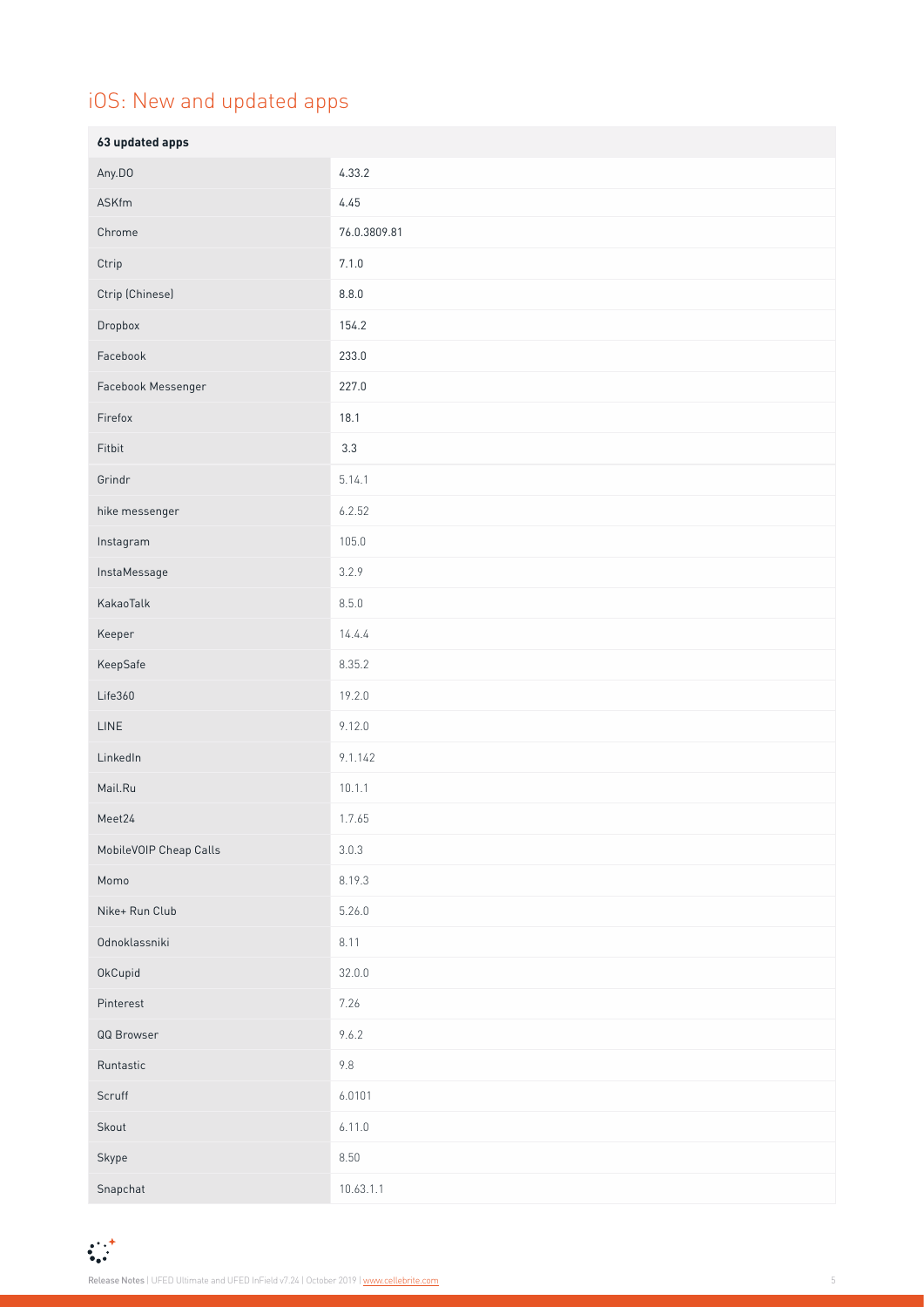| Taxify                  | CI.3.99    |
|-------------------------|------------|
| Telegram Messenger      | 5.10       |
| Text Free Ultra Texting | 11.46      |
| Text Me!                | 3.18.5     |
| <b>Text Now</b>         | 9.18.0     |
| textPlus                | 7.5.8      |
| Threema                 | 4.3.1      |
| TigerText               | 8.5        |
| TikTok                  | 12.5.0     |
| Tinder                  | 10.17.0    |
| Twitter                 | 7.56       |
| Viber                   | 11.2       |
| Vkontakte               | 5.21.3     |
| Voxer                   | 3.21.32    |
| WhatsApp                | 2.19.80    |
| Whisper                 | 8.13.8     |
| Yandex Browser          | 19.7.3.121 |
| Yubo                    | 3.33.2     |
| Zello                   | 4.64       |

# Android: New and updated apps

| 58 updated apps    |                          |
|--------------------|--------------------------|
| Any.DO             | 4.15.5.4                 |
| ASKfm              | 4.47                     |
| Azar               | 3.43.1-arm64             |
| Chrome             | 76.0.3809.111            |
| Dropbox            | 154.2.2                  |
| Facebook           | 233.0.0.36.117           |
| Facebook Messenger | 227.0.0.8.119            |
| Firefox            | 68.0                     |
| Fitbit             | 3.2                      |
| Flipboard          | 4.2.19                   |
| GG                 | 4.15.0.20393             |
| Google Calendar    | 6.0.44-261313226-release |
| Google Docs        | 1.19.292.02.45           |
| Google Drive       | 2.19.312.02.45           |
| Google Maps        | 10.22.1                  |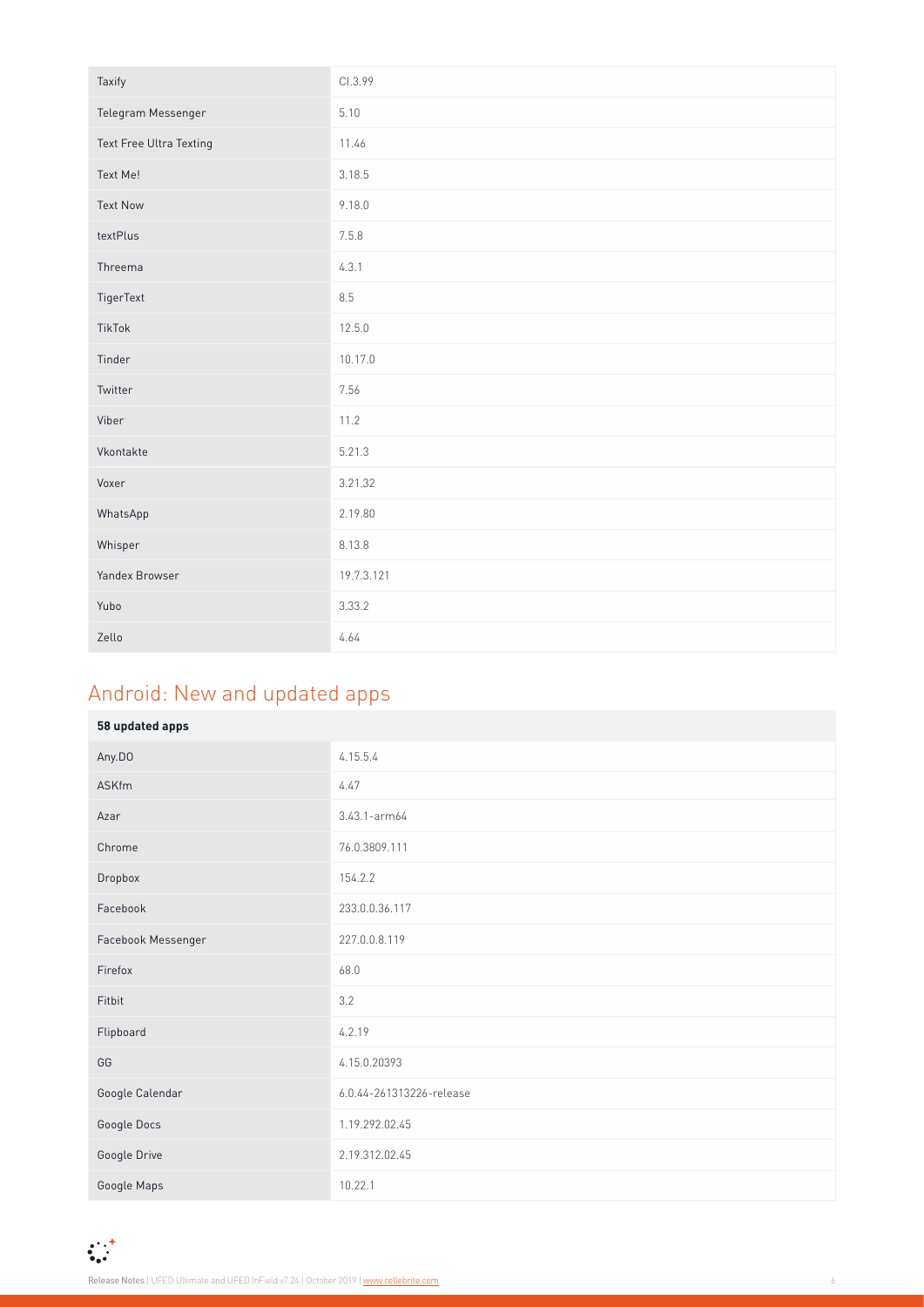| Google Photos      | 4.21.0.259804562     |  |
|--------------------|----------------------|--|
| Google Translate   | 6.1.0.RC03.261434010 |  |
| Grindr             | 5.14.2               |  |
| Hot or Not         | 5.129.1              |  |
| imo                | 2019.2.31            |  |
| Instagram          | 105.0.0.18.119       |  |
| Kakao Story        | 5.11.1               |  |
| KakaoTalk          | 8.5.1                |  |
| KeepSafe           | 9.39.2               |  |
| Kik Messenger      | 15.15.0.21560        |  |
| LINE               | 9.13.2               |  |
| LinkedIn           | 4.1.339              |  |
| Mail.Ru            | 10.3.0.27453         |  |
| Meet24             | Meet24               |  |
| Momo               | $8.19.3\_c3$         |  |
| Odnoklassniki      | 19.8.5               |  |
| Opera Mini         | 43.3.2254.141404     |  |
| Opera Mobile       | 53.0.2569.141117     |  |
| Runtastic          | 9.8                  |  |
| SayHi              | 7.39                 |  |
| Scruff             | 6.0011               |  |
| Skout              | 6.10.0               |  |
| Skype              | 8.50.0.43            |  |
| Snapchat           | 10.63.0.0            |  |
| Tango              | 6.9.236663           |  |
| Telegram Messenger | 5.10.0               |  |
| <b>Text Now</b>    | 6.35.0.1             |  |
| textPlus           | 7.5.5                |  |
| Threema            | 4.1                  |  |
| TigerText          | 8.5.679              |  |
| TikTok             | 12.4.5               |  |
| Tinder             | 10.20.0              |  |
| Truecaller         | 10.42.7              |  |
| Tumblr             | 13.9.0.00            |  |
| Twitter            | 8.7.0-release.81     |  |
| Uber               | 4.274.10002          |  |